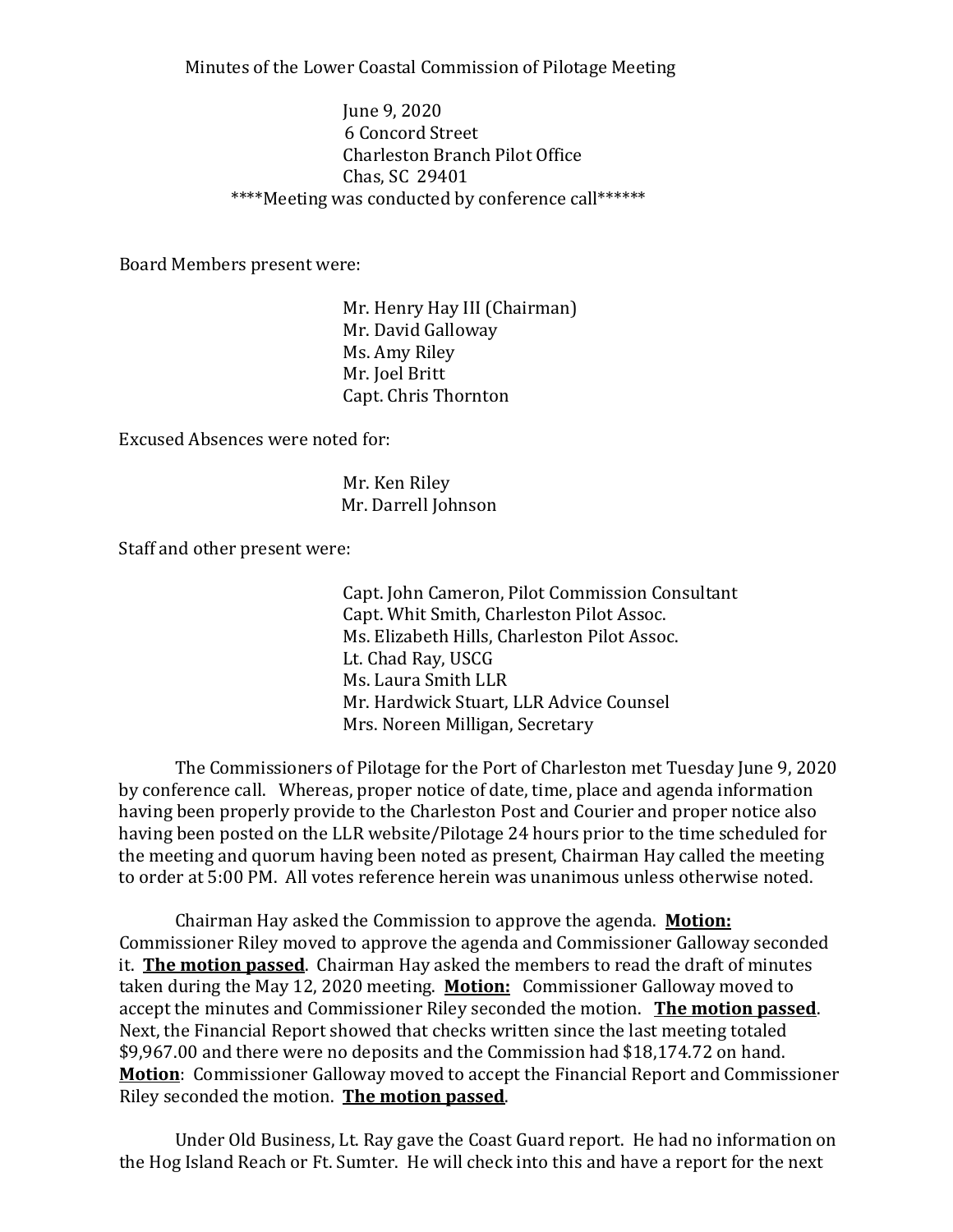meeting. The buoys that were displaced because of the dredging will be back in place over the next 2 weeks. He had nothing else to report.

Ms. Smith gave the LLR Report. There was one physical for May and one for June. The physicals all have extensions because of Covid-19. There was no new information to report on the Lower Pilotage Policies and Procedures Manual. Please continue to send updates to the new LLR Web site *llr.sc.gov/pilo*t.

Capt. Cameron said that there was nothing new to report on the Savannah River Commission.

Capt. Cameron said that there is no new information on S. 689. He will continue to keep the Commission up to date.

Commissioner Galloway is working on the Channel 13 recordings. The company has sent someone to look at the system in the pilots' office. Commissioner Galloway had Mrs. Milligan send him copies of the old rates that Maybank System charged when they were monitoring the Channel 13 recordings. He will have an update for the July meeting.

The Commission discussed applying the Emergency Regulation Licenses to Apprentices Ward, Kratz and Rowe. Capt. Cameron explained the intent of applying the emergency licenses. The licenses issued to current Apprentices under the emergency regulation will expire at the termination of the Governor's declared emergency. The intent of the emergency issuance is to augment the pilots if the health emergency reduces their ranks to a level insufficient to maintain pace with ship traffic while maintaining fatigue standards and health safety. The decision to assign the current Apprentices to pilot jobs under the emergency licenses will be administered by the Pilots and reported to the Commissioners, exclusively to mitigate a shortage of pilots. The apprentices are scheduled to complete their apprenticeship on December 31, 2020 and would be eligible for First Short Branch licenses on January 1, 2021, if they had completed their apprenticeship satisfactorily. There is a possibility that on January 1, 2021, the current apprentices may hold both a regularly issued First Short Branch license and a Second Short Branch licenses issued under the emergency provision. This emergency provision should not allow the current Apprentices to circumvent First Short Branch limits during their first six months of continued development following Apprenticeship. If the emergency declaration is still in place after December 31, 2021, the current Apprentices are expected to pilot according to First Short Branch limits unless the intent of this emergency provision applies, and a shortage of pilots exists that can be mitigated by applying their Second Short Branch licenses as issued under the emergency provision. Upon termination of the Governor's declared emergency, the intent is that the only applicable license and Short Branch limits will be that which is consistent with normal procedures applicable at that time.

Mr. Stuart asked the Commission to make a motion to move forward with the emergency licenses. **Motion:** Commissioner Thornton moved to have the Commission issue temporary emergency licenses to the current apprentices at the level of Second Short Branch Pilots for the duration of the public health state of emergency and that the Commission waive the license fee for these apprentices during the State of Emergency. Commissioner Riley seconded it. **The motion passed.**

Capt. Bob Upton would like to be registered to pilotage in Port Royal, South Carolina. The port is administered by the regulations and policies of the Lower Coastal Commission. Capt. Cameron has been in contact with Capt. Upton and informed him that